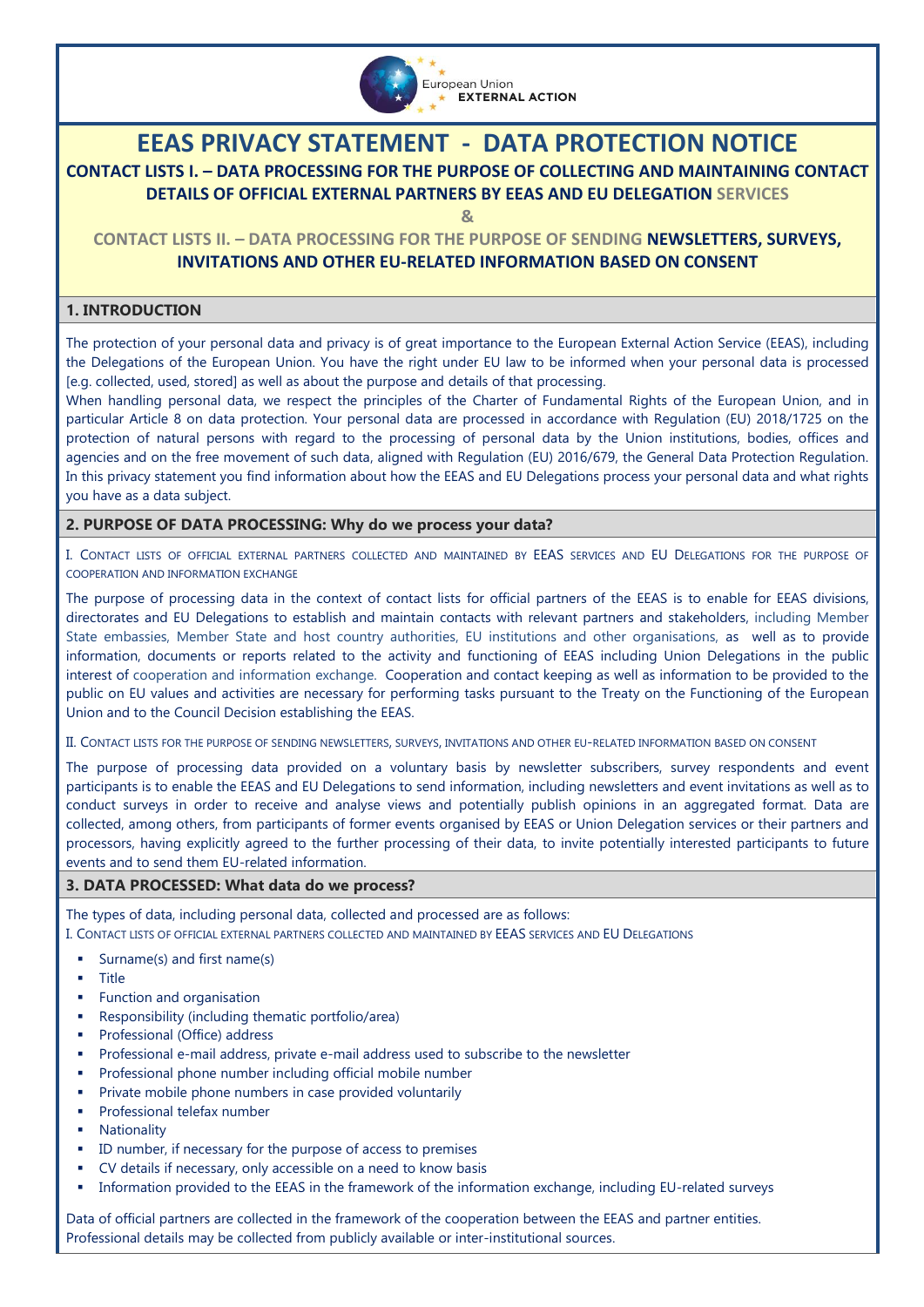II. CONTACT LISTS FOR THE PURPOSE OF SENDING NEWSLETTERS, SURVEYS, INVITATIONS AND OTHER EU-RELATED INFORMATION BASED ON CONSENT

- Surname(s) and first name(s)
- Contact data, including:
	- □ Professional e-mail address, private e-mail address used to subscribe to the newsletter
	- □ Professional phone number including official mobile number
	- □ Private mobile phone numbers in case provided voluntarily
	- □ Professional telefax number
- Areas of interest and other data facilitating provision of information, provided on a voluntary basis
- Contribution to surveys: responses to questions, enquiries, including demographic data. We conduct anonymous surveys except where collecting contact details are necessary, among others, for giving feedback or requesting additional information or providing a prize.

These data are communicated on a voluntary basis.

#### **4. DATA CONTROLLER: Who is entrusted with processing your data?**

The data controller determining the purpose and means of the processing is the European External Action Service (EEAS). The EEAS Division entrusted with managing the EEAS standard newsletters and alerts under the supervision of the Head of Division is the following organisational entity:

#### **EEAS.SG.STRAT.1 - Strategic Communications 1 - Communications Policy & Public Diplomacy Division**

**In the context of management and maintenance of contact lists or specific newsletters, the EEAS Directorate, Division or EU Delegation that contacted you or you have been in contact with and maintains the contact list or manages a specific newsletter you receive, is the organisational entity responsible for the personal data processing under the supervision of the relevant Director, Head of Division or Head of Delegation. In case of contact lists, you can send an e-mail to the address that you receive e-mails from or use for keeping contact. In case of newsletters, you can contact the Strategic Communication Division at [STRATEGIC-COMMUNICATIONS@eeas.europa.eu](mailto:STRATEGIC-COMMUNICATIONS@eeas.europa.eu) or [WEBSITE@eeas.europa.eu](mailto:WEBSITE@eeas.europa.eu).**

**5. RECIPIENTS OF THE PERSONAL DATA: Who has access to your data?**

The recipients of your data may be

- Assigned staff of the EEAS/EU DEL service maintaining contact lists of official external partners for the purpose of cooperation and information exchange
- Assigned staff of the EEAS/EU DEL service maintaining contact lists for the purpose of sending newsletters, conducting surveys, andinviting potential event participants
- **Service providers**

Service providers are to process data on documented instructions and on behalf of the EEAS/EU Delegation in accordance with Article 29 of Regulation (EU) 2018/1725. More information on how the provider processes personal data can be found on the website of the contracted organisation, you can contact the data controller for information on the service provider(s).

In the framework of the external relations cooperation and tasks, provision of contacts to third parties, including third countries or international organisations, could be foreseen. Transfers of data to a third country provider including a newsletter service or platform may take place only in case appropriate safeguards are ensured.

Information will not be communicated to third parties, except where necessary for the purposes outlined above.

# **6. ACCESS, RECTIFICATION, ERASURE OF DATA: What rights do you have?**

You have the right of access to your personal data and the right to correct any inaccurate or incomplete personal data taking into account the purpose of the processing. The right of rectification can only apply to factual data processed. Under certain conditions, you have the right to ask the deletion of your personal data or restrict its use as well as to object at any time to the processing of your personal data on grounds relating to your particular situation. You can always unsubscribe from the newsletter or contact list either automatically on the newsletter or by sending an e-mail as described below. Special attention is drawn to the consequences of a request for deletion, in which case any means to be able to contact you may be lost.

We will consider your request, take a decision and communicate it to you without undue delay and in any event within one month of receipt of the request. That period may be extended by two further months where necessary. For more detailed legal references, you can find information in articles 14 to 21, 23 and 24 of Regulation (EU) 2018/1725. In specific cases, restrictions under Article 25 of the Regulation may apply. If you wish to exercise your rights or have questions concerning the processing of your personal data, you may address them to the Data Controller, please see, as follows:

**In case of contact lists, you can send an e-mail to the address that you receive e-mails from or use for keeping contact. In case of newsletters, you can contact the Strategic Communication Division at [STRATEGIC-COMMUNICATIONS@eeas.europa.eu](mailto:STRATEGIC-COMMUNICATIONS@eeas.europa.eu) or [WEBSITE@eeas.europa.eu.](mailto:WEBSITE@eeas.europa.eu)**